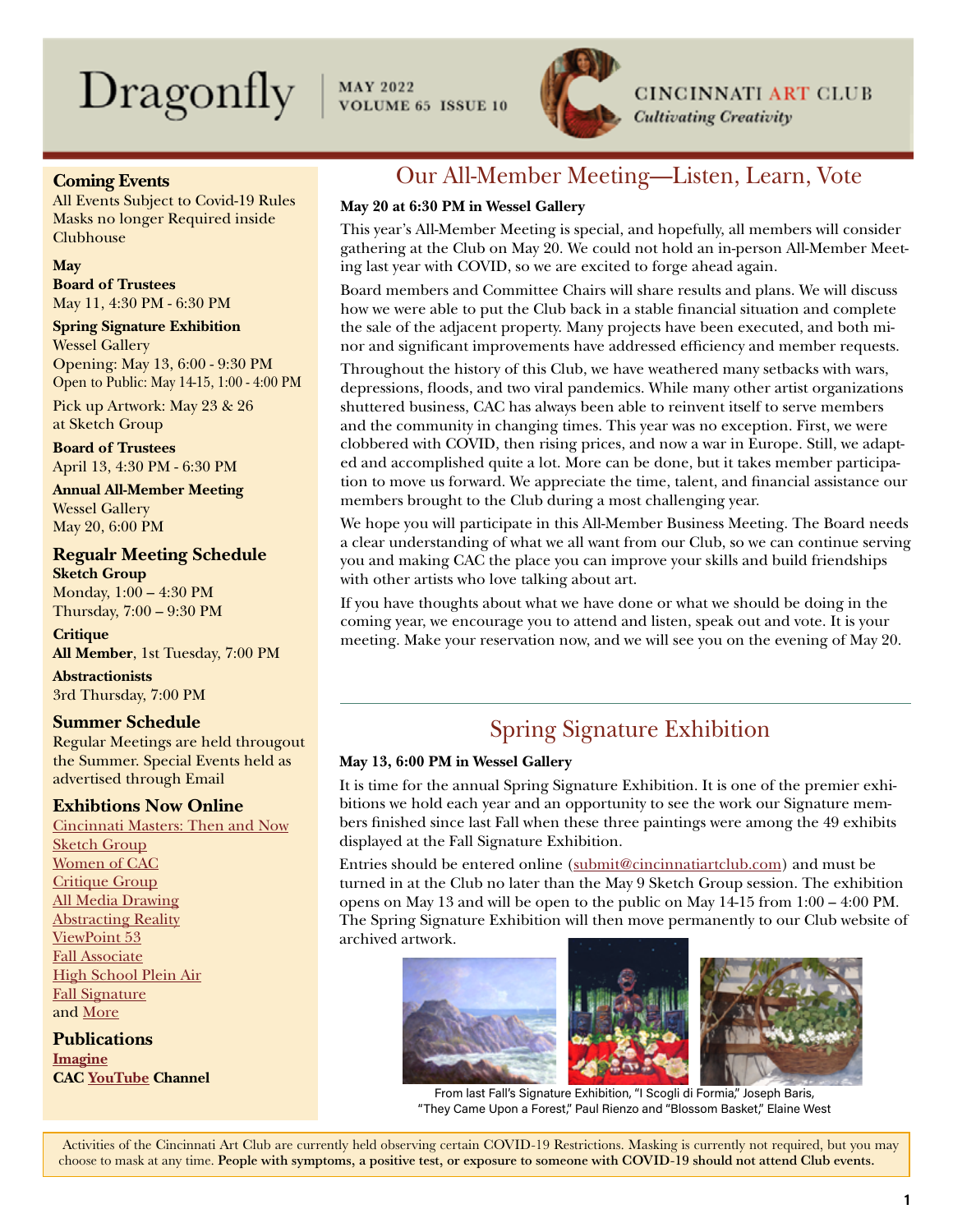# **Dragonfly** Member Newsletter



CINCINNATI ART CLUB **Cultivating Creativity** 

#### The Dragonfly is published for and by members of the Cincinnati Art Club

Cincinnati Art Club 1021 Parkside Place, Cincinnati OH 45202 (513) 241-4591 www.cincinnatiartclub.com

#### **OFFICERS**

| PRESIDENT  Donald A Schuster  |  |
|-------------------------------|--|
| VICE PRESIDENT Marlene Steele |  |
| SECRETARY Luann Elliott       |  |
|                               |  |

#### BOARD OF TRUSTEES

Kathryn Al-Lamadani, Luann Elliott, Steve Hart, Michael Paolercio, Jerry Saylor, Donald A Schuster, Marlene Steele, Joe Stewart, Kim Wanamaker, Barbara Weyand, Dale Wolf

#### **COMMITTEES**

| Development  Barbara Weyand                  |  |
|----------------------------------------------|--|
|                                              |  |
| House & Property Joe Stewart                 |  |
| Membership Louann Elliott                    |  |
| Membership DevelopmentKim Wanamaker          |  |
|                                              |  |
|                                              |  |
|                                              |  |
| Educational Opportunity  Kathryn Al-Lamadani |  |
|                                              |  |
|                                              |  |
| Critique-Signature Ray Hassard               |  |
| Critique-Associate  Tom Post                 |  |
|                                              |  |
|                                              |  |
|                                              |  |
| Email BulletinsTo Be Appointed               |  |
|                                              |  |
|                                              |  |
| High School Plein Air  Sally Mercurio        |  |
|                                              |  |
|                                              |  |
|                                              |  |
| Social Media Tricia Paugstat                 |  |
|                                              |  |
| Volunteer Coordinator Eileen McConkey        |  |
|                                              |  |
|                                              |  |
|                                              |  |

Dragonfly is the monthly newsletter for members of the Cincinnati Art Club. Dragonfly is published monthly from September to May and in July. Any reproduction of this publication, in whole or in part, is prohibited without express written consent. Member submissions to Dragonfly Editor are welcome. Submit information to be considered for publication to:

#### [dragonfly@cincinnatiartclub.com](mailto:dragonfly%40cincinnatiartclub.com?subject=dragonfly%40cincinnatiartclub.com)

by the first of the month prior to publication. Photographs submitted must be at high resolution (300 pixels per inch).

Copyright © 2021 Cincinnati Art Club

### President's Message from Don Schuster

### Don't ask what your Club can do for you,





The Cincinnati Art Club is not an organization that has full time administration and a working staff. We have always developed programing and activities from within our membership. Extraordinary events, such as Cincinnati Masters: Then and Now, are the result of a tremendous amount of work put out by Club Members. We can't thank them enough for this extraordinary effort!

These Members are folks just like YOU, busy with their families,

commitments, and artwork (when they can fit it in!). I know we're still dealing with the effects of COVID, and many of the things we used to do we're reluctant to take on. But not everything needed to make our Club a more welcoming and useful organization entails gathering in large groups or entertaining at the clubhouse. Some are small jobs you could do on your own, such as reshelving books or cataloging them in the library.

Your association with the Club is almost at an all-time low. We want to share our love of the visual arts with our community and that's only possible when we work together. Many hands make light work.

We can't have excellent programing without YOU!

### 5 Artists Join Club in April

**Donna Bross** has rejoined the Club. She has a BA from Xavier with a concentration in drawing. Her studio is in the Pendleton. She works in oils and pastels. Her interests are in House & Grounds, Guest Services, and Hospitality.

**Jim Herrmann** has a BA & MA in geology and now is a self-employed sculptural artist whose work is viewable on his website. He is interested in Mentoring and Special Projects.

**Christina Kidwell** owns a boutique in Covington, KY, offering local arts & crafts. She studied photography at Antonelli College and works in photography and multimedia. She is interested in Email Publicity, Fund Raising, Website, Social Media, Special Events, and Photography.

**Marin McFadden** has a BA degree concentrating in fine arts and a Master's in Art Education, both from Miami University. She taught art at the Wilson Elementary School and after-school classes at Loveland Elementary. She is a fabric artist and is interested in mentoring.

**Kimberly Popil Moon** has a BFA from the Cincinnati Art Academy. She is a printmaker and does photography, mixed media, and painting. She is interested in all volunteer opportunities.

### Newest Signature Members Confirmed

The Board of Trustees has approved the selection of two new Signature Members of the Club. **Kay Worz** of the Signature Review Committee said "Both were easy choices! Everyone agreed." to the nomination of **Chris Krupinski** and **Charles Jaio** to Signature status. Both artists presented a consistent body of work which demonstrated a firm grasp of design, color and value, creativity and originality, skill and control of their medium.

If you are considering submitting work for Signature Review, we suggest you take advantage of our monthly Critique sessions. Have you work reviewed in a welcoming atmosphere, where you can learn as much from suggestions others' pieces as you do on your own artwork.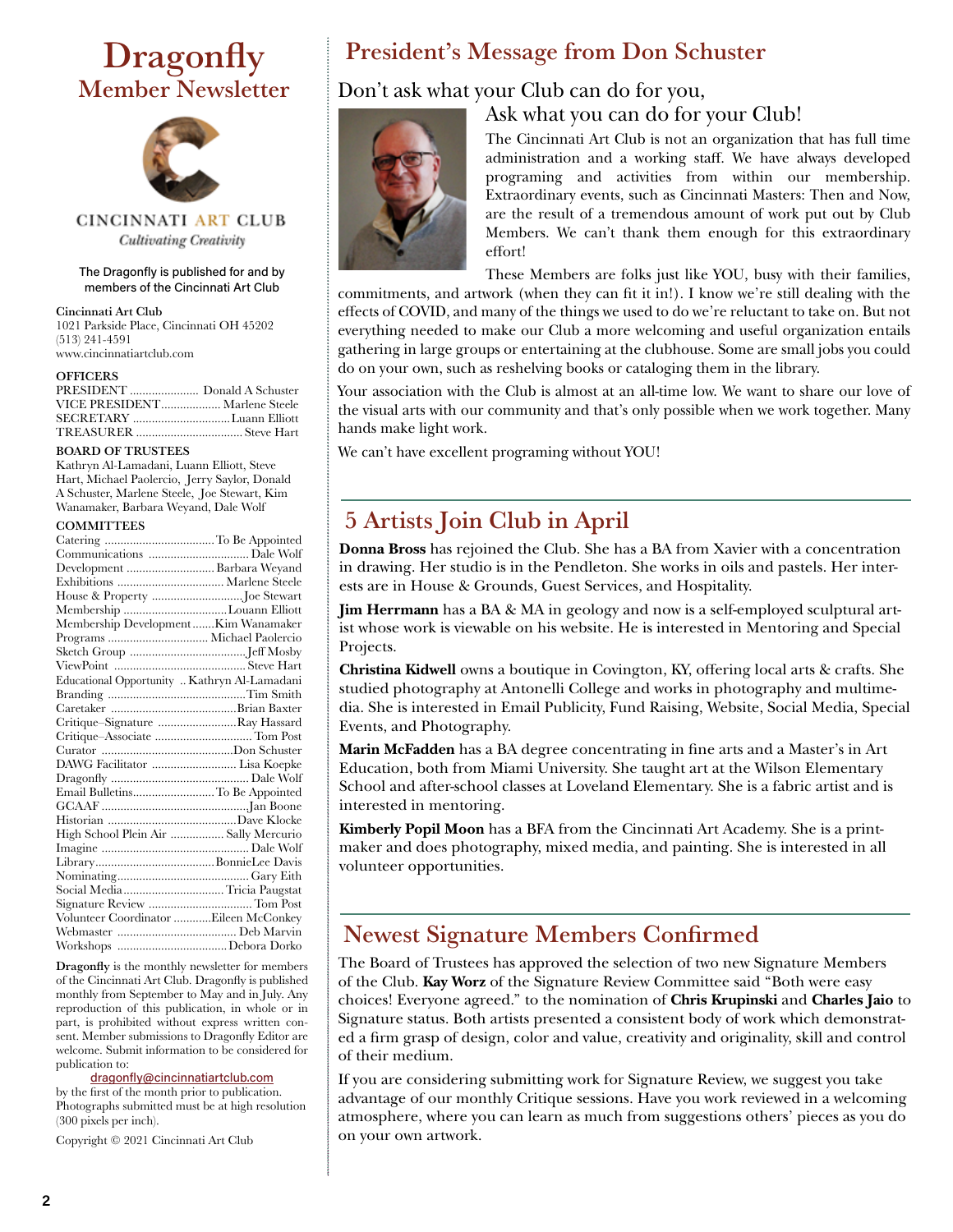# Cincinnati Masters: Then and Now

This year, the Founders Week team spotlighted works created by many of our earliest members and the work of six contemporary masters. The Wessel Gallery was filled with electric excitement from April 28 through May 3. **David Mueller**, **Carin Hebenstreit** and **Marlene Steele** provided demonstrations. In addition, gallery presentations were made by Kim Krause and **Cedric Michael Cox**.



Presentation of Cincinnati Masters: Then and Now was made in part through a grant from the Ohio Arts Council.



### Board News





#### **Historic Discovery**

**Don Schuster** has been digging in the racks and dust of our historic collection. He has organized, wiped the pieces clean, photographed and revised the catalogue the entire collection. A huge undertaking. Along the way, he discovered two superb sculptures created as prepatory work for the *Theodore C. Dorl Monument*. They were were designed by **Ernest Bruce Haswell**, who studied under **Clement Barnhorn** and was our 20th Club President. The monument honors **Theodore C. Dorl**, our Club's 14th President, who held that office for six terms – more than any other president. By the Board's vote, these two sculptures were designated as belonging in our Permanent Collection.

### **Subcommittee to Define Patron Membership**

Our Constitution designated Patrons as a form of membership but left the designation with no definition, making it challenging to recognize Patrons of the Club. Committee members are **Louann Elliott** and **Setsuko LeCroix**, with par-

ticipation by **Barbara Weyand**. The new description is proposed as a revision of our By-Laws and includes three patronage levels. A copy of changes is being mailed with Membership Renewals for Member approval.



### **Sixth Issue of Imagine Magazine.**

Later this month, you can open your newest copy of Imagine, our quarterly digital magazine now distributed at no cost

to anyone in Greater Cincinnati. The cover feature story is about the work by Leslie Shiels plus features on **Jan Boone**, **Jacqueline Sullivan**, and **Gail Morrison** and recognition for **Jimi Jones** and new member **Jim Hermann**.